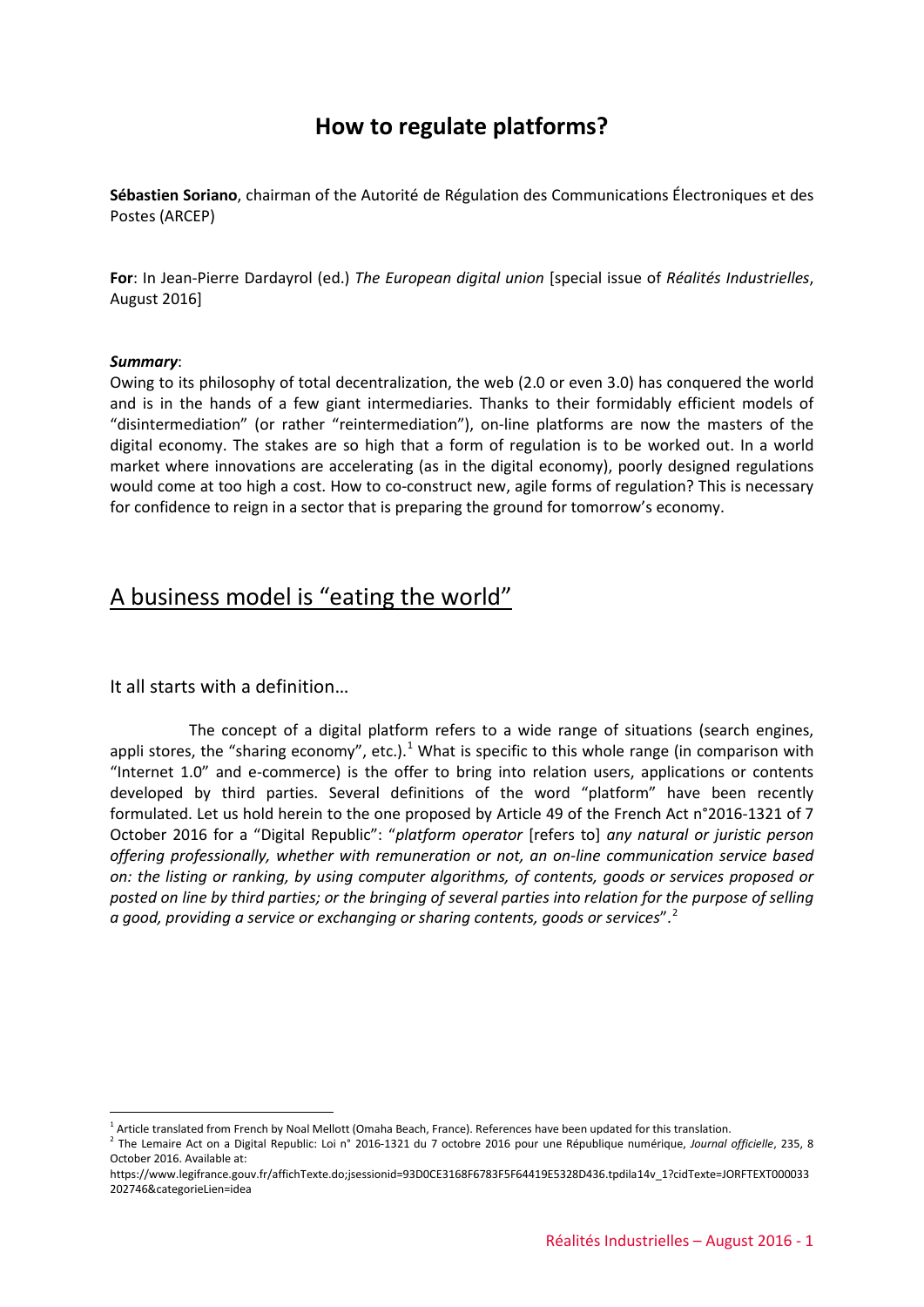### Masters of the digital economy

Dominant owing to their model of "disintermediation" (or rather "reintermediation"), which eliminates the usual intermediaries between consumers and sellers, new "barbarians" are now roiling the lines of force in the established social order. Besides "uberizing" businesses, they are short-circuiting traditional intermediaries in pursuit of the total decentralization advocated by the Internet's founding fathers (for example, Paul Baran), who promised to build a horizontal, decentralized world or even launch a "third industrial revolution" (a phrase popularized by Jeremy Rifkin). More than ever, "*software is eating the world*", to borrow from Marc Andreessen, cofounder of Netscape.

This model has been so successful because it offers users an incomparable level of service. Owing to the formidable alliance with the power of the "multitude", in the words of Henri Verdier and Nicolas Colin,<sup>[3](#page-1-0)</sup> it maximizes the network effect (or "network externality"), *i.e.*, the increase in the collective value of a good or service as new users connect to the network. Furthermore, it capitalizes on the data produced by users as a source of productivity.

But there is another side to the coin. Consequent to this success, the web is now, contrary to its founding philosophy, creating new gatekeepers. This is not the least of paradoxes!

Once a new type of platform has been installed, we very often observe a winner-takes-all effect: one player catches a major share of the market in question, benefits from a synergy on neighboring markets thanks to his increasing performance, and reigns as a master over whole swaths of our economy. This might seem theoretical; but a loss of ranking on Google Search, a delisting on App Store or a negative criticism on TripAdvisor are likely to significantly affect a firm's growth.

Louis Pouzin, a French engineer deeply involved in creating the Internet, has unhesitatingly talked about "information colonization". The problem can only become worse as our economies undergo the digital transformation.

## At stake: The country's digital transformation

The stakes are so high that a new form of regulation is to be designed. However, in the digital realm more than elsewhere, laws should be touched "*only with a trembling hand*", as Montesquieu recommended. In a market in the throes of a transition and an acceleration of innovation, as is happening in the digital economy, a poorly conceived regulation risks curbing innovation and, ultimately, working in favor of the current platform operators instead of controlling them. Let us look at the checks and balances that might offset the power of on-line platforms.

### Existing checks and balances

-

In the digital economy, vested positions, even the most dominant ones, are precarious. Ruthless competition takes place among players who are trying to attract consumers. The history of the web is full of stories about Goliaths (Altavista, Myspace, etc.) who, despite their reputation of invincibility a few years previously, are now easier to dodge.

<span id="page-1-0"></span><sup>3</sup> Nicolas Colin & Henri Verdier, *L'Âge de la multitude. Entreprendre et gouverner après la révolution numérique* (Paris: Armand Colin, 2015).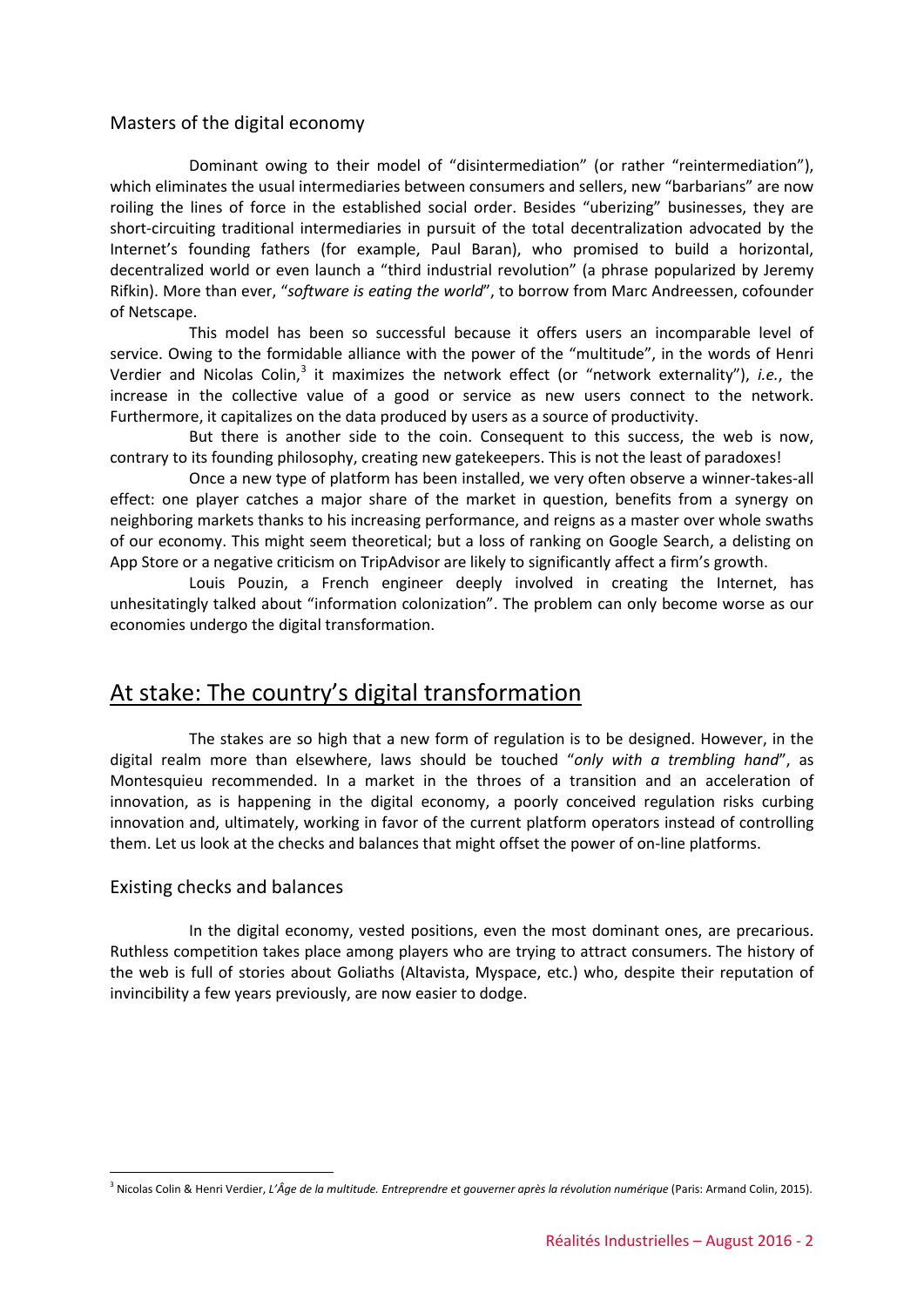This competition between platforms is a major check and balance for preventing abusive market practices. Analyzing its effects is complicated however. Despite full competition in the quality and price of services supplied to consumers, questions arise about the other sides of these platforms: business-to-business (B2B) relations, the interface with workers in the sharing economy, etc.

### Applying existing laws and regulations

On-line platforms are not outside the laws on competition, personal data, commerce or consumer protection, not to mention specialized legal measures for e-businesses or the security of information systems.

Nonetheless, the digital economy, since it is worldwide, raises new issues about the territorial scope of laws. For this reason, the European Commission (henceforth EC) is, as part of its strategy for a Digital Single Market, trying to update various legal measures for the digital era: the ecommerce directive, the regulation on the protection of personal data, the Network Security and Information Directive, the Audiovisual Media Services Directive, the measures for electronic communications targeting businesses such as Skype or WhatsApp, etc.

### The issue of trust

Delisting goods or services, changing the general sales conditions, modifying Application Programming Interfaces (APIs)… these unilateral practices by platforms can be a matter of life or death for the firms that have to grapple with them. Nonetheless, it is difficult to assess their impact, because these problems are still tenuous. Furthermore, the small or medium-sized firms or start-ups that have to put up with them are often more concentrated on business than regulatory issues. A trend is, however, clearly perceptible: many stakeholders (companies and nonprofit organizations) are voicing a growing concern.

Even as the digital realm is expanding over more and more branches of the economy, society's dependence on a few web giants' actions is a major cause of concern. The playing field for tomorrow's economy is at stake. As Jean Tirole<sup>[4](#page-2-0)</sup> has recalled, the government's first role in the economy is to create the trust necessary for transactions. For public authorities, the task is not to build a great wall of regulations but, above all else, to maximize, for all parties, security and confidence so as to free the forces of innovation.

## The principle of an open Internet

The introduction at the end of 2015 of a new regulation for the Internet has signaled a major shift of paradigms. The EU's Open Internet Regulation<sup>[5](#page-2-1)</sup> lays down rules for access-providers with the objective of Internet neutrality, whereby providers ate to "agnostically" transport contents.

These rules are mainly preventive. They do not, in general, stem from anomalies observed in the comportment of economic agents. To be clear, this principle mainly asserts the political decision to make the Internet a commons, a free space for exchanges, connections and innovation.

<sup>&</sup>lt;u>.</u> <sup>4</sup> Jean Tirole, *Économie du bien commun* (Paris: Presses Universitaires de France, 2016).

<span id="page-2-1"></span><span id="page-2-0"></span><sup>&</sup>lt;sup>5</sup> European Parliament and the Council of the European Union, "Regulation (EU) 2015/2120 of the European Parliament and of the Council of 25 November 2015 laying down measures concerning open Internet access and amending Directive 2002/22/EC on universal service and users' rights relating to electronic communications networks and services and Regulation (EU) No 531/2012 on roaming on public mobile communications networks within the Union" (2015/201/EC) 25 November 2015. Available at: http://eur-lex.europa.eu/legal-content/EN/TXT/HTML/?uri=CELEX:32015R2120&rid=2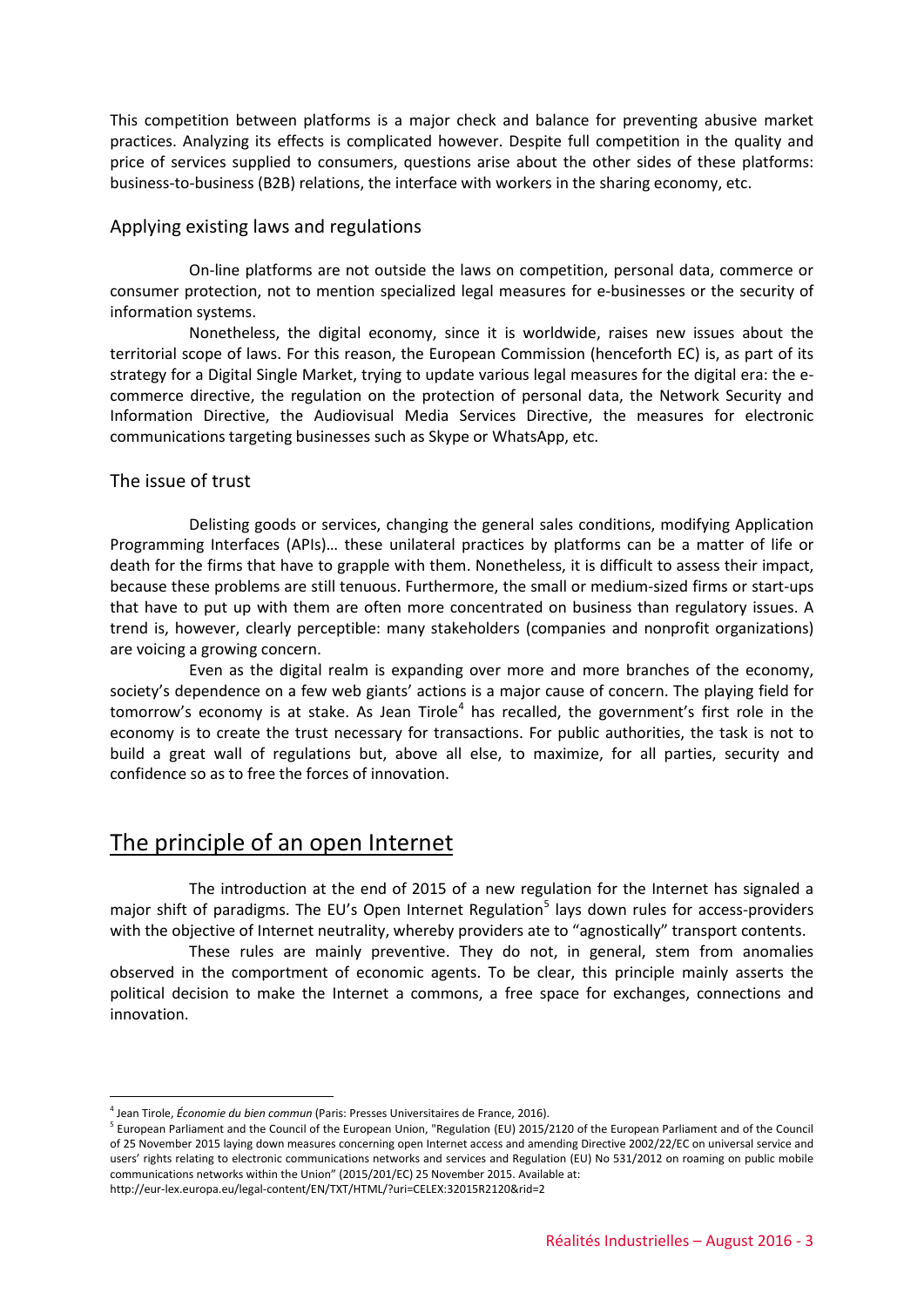### The hard core: Net neutrality

The aforementioned regulation introduces the principle of an open Internet. This means that each user (cybernaut, firm, website, application, etc.) has free access (via its connection to the Internet) to all available on-line information or contents and that users may freely contribute to the Internet. To uphold this principle, rules have been laid down for operators. The duty of seeing to their application has been assigned to national regulatory authorities (in France, ARCEP, the Autorité de Régulation des Communications Électroniques and des Postes).

This decision to regulate is a strong policy signal, since it places limits on the market and on the choices available to economic agents. The eventual tendency of telecommunication operators to reach agreements with GAFA (the Web giants: Google, Apple, Facebook and Amazon) for accelerating the transmission of their contents is stymied. This principle has served as the grounds for the Indian regulatory authority (TRAI) to keep Facebook from launching Free Basics.

### The debate on digital platforms in France and Europe

We are witnessing the start of the history of the Internet, as digital "pipelines" have moved toward on-line platforms and applications. Given the decisive importance of a handful of web giants in matters relating to the access to knowledge and culture, several parties are now calling for thought about whether these new rules of protection should be extended to digital platforms.

Whether or not to regulate will ultimately be a choice about the society we want, a choice stemming from policy decision-making. French lawmakers have, been active: the Macron Act introduced in the Consumer Code a clause targeting certain on-line platforms. Furthermore, Section 3 of the recently passed Lemaire Act on a Digital Republic imposes an "*obligation of loyalty*" on platforms.

At the EU level, no consensus has yet been reached — neither on the need for a specific regulation nor even on the principles to be instituted. The EC is working on this topic.<sup>[6](#page-3-0)</sup> A public hearing on the economic role of on-line platforms was held in September 2015. The odds are high that this question will interest European MPs in the coming years.

# A specific regulation on digital platforms? Points for thought…

Were a new set of regulations to emerge for platforms, it should obviously not copy what already exists for regulating infrastructures such as telecommunications, energy or transportation. New forms of regulation are yet to be invented to adapt to the accelerated pace of innovations and the worldwide reach of operators.

#### A construction necessarily European

<u>.</u>

Interventions targeting on-line platforms must fit into an approach that is at the very least European, since, by nature, the digital ecosystem and its players tend to be global. As the French Conseil d'État has emphasized, introducing national legal measures would raise problems about their compatibility with the EU's.<sup>[7](#page-3-1)</sup>

<span id="page-3-0"></span><sup>6</sup> European Commission, "Communication from the Commission to the European Parliament, the Council, the European Economic and Social Committee and the Committee of the Regions: A Digital Single Market Strategy for Europe" COM(2015) 192 final, 6 May 2015. Available at:

<span id="page-3-1"></span>http://eur-lex.europa.eu/legal-content/EN/TXT/?qid=1447773803386&uri=CELEX:52015DC0192

 $^7$  Conseil d'État, "Étude annuelle 2014: Le numérique et les droits fondamentaux", in particular pp.272-274. Available via:

http://www.ladocumentationfrancaise.fr/rapports-publics/144000541-etude-annuelle-2014-du-conseil-d-etat-le-numerique-et-les-droitsfondamentaux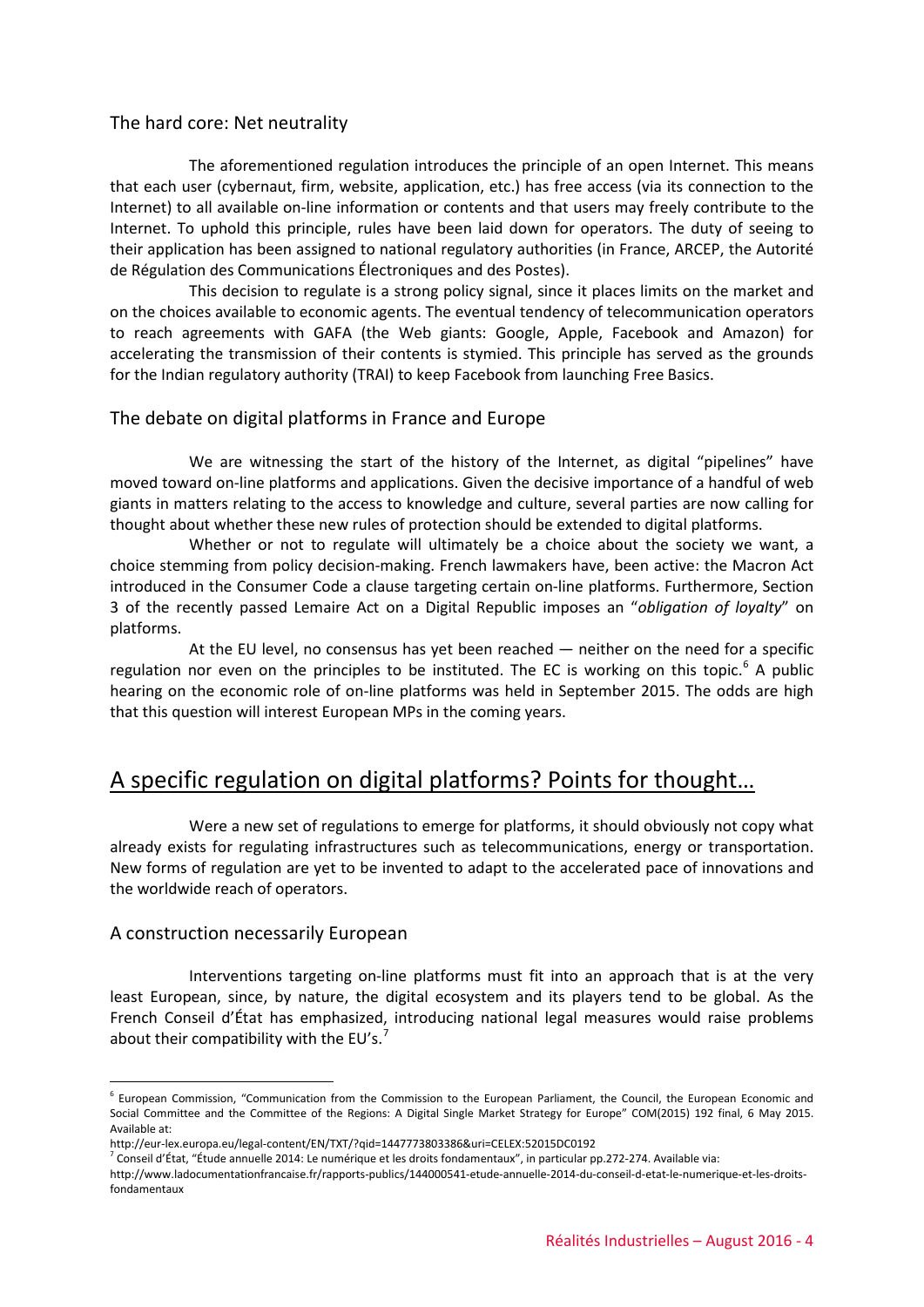Furthermore, national interventions would encounter the problem of players installed outside the country. The risk is that this interventionism would mainly affecting French platforms (Le Bon Coin, pagesjaunes.fr, Blablacar, etc.) and load them with an additional regulatory handicap in competing with the American and Asian giants. This does not mean that national law would not apply to the giants but that they are ever ready to undertake litigation to postpone application.

Actions by national authorities risk leading to the creation of disparate legal arrangements in Europe; and this could splinter the Digital Single Market.

### Toward a fast-track procedure

Beyond any principles introduced in substantive law, questions will arise about how to implement them. The existing institutional framework has led to incoherence. In the investigation of Booking.com, for example, French and Italian lawmakers contradicted the decisions of their competition authorities, which had reached an agreement with each other.

Besides, interventions through the courts or the EC are not fast enough. Given the pace of innovation in the digital economy and the technical nature of interventions, response time is a crucial parameter for a regulation to be applicable. In the case of lawsuits opposing platforms to start-ups or small and medium-sized firms, a regulation should provide for settlement within a few months. This is not now the case. For instance, the notification to Google of the charges brought by the European Commission in April 2016 came after an investigation that lasted five years. An *ad hoc* procedure limited in time (from three to six months) and reserved for small companies could be adopted. By comparison, ARCEP, to set fair conditions in matters related to techniques and rate schedules, has four months to settle differences between telecommunication operators. A limitation of this sort would let authorities respond quickly to small firmq or start-ups that have problems with the listing of their goods or services by GAFA.

#### Agility and co-construction: Rating platforms instead of regulating them

The adoption of national regulations with binding obligations seems premature; but it would be worthwhile, starting now, to collect and publish information so as to have an inventory, analysis and comparison of on-line platforms' practices. In this regard, the National Digital Council has made an interesting proposal for a rating system that, through comparative quantitative studies, would bring pressure to bear on the platforms.<sup>[8](#page-4-0)</sup>

Given the variety of platforms and the complexity of this issue, a profusion of information and tests is necessary instead of total centralization. To be effective, a rating system would have to operate following a "state-platform logic" while relying on an open network of contributors. The government could limit its role to being an information hub, a certifying third party who sees to it that the information published is sincere and reliable. Since public authorities could obtain information directly from the platforms, a sort of safety net would exist for keeping the platforms from cutting off access to useful data. Such an arrangement would help us "objectify" these problems and move beyond our current lack of understanding. It could serve as the basis for coordinated actions at the EU level.

-

<span id="page-4-0"></span><sup>&</sup>lt;sup>8</sup> Conseil National du Numérique, "Ambition numérique: Pour une politique française et européenne de la transition numérique", June 2015. Available via:

http://www.ladocumentationfrancaise.fr/rapports-publics/154000400/index.shtml